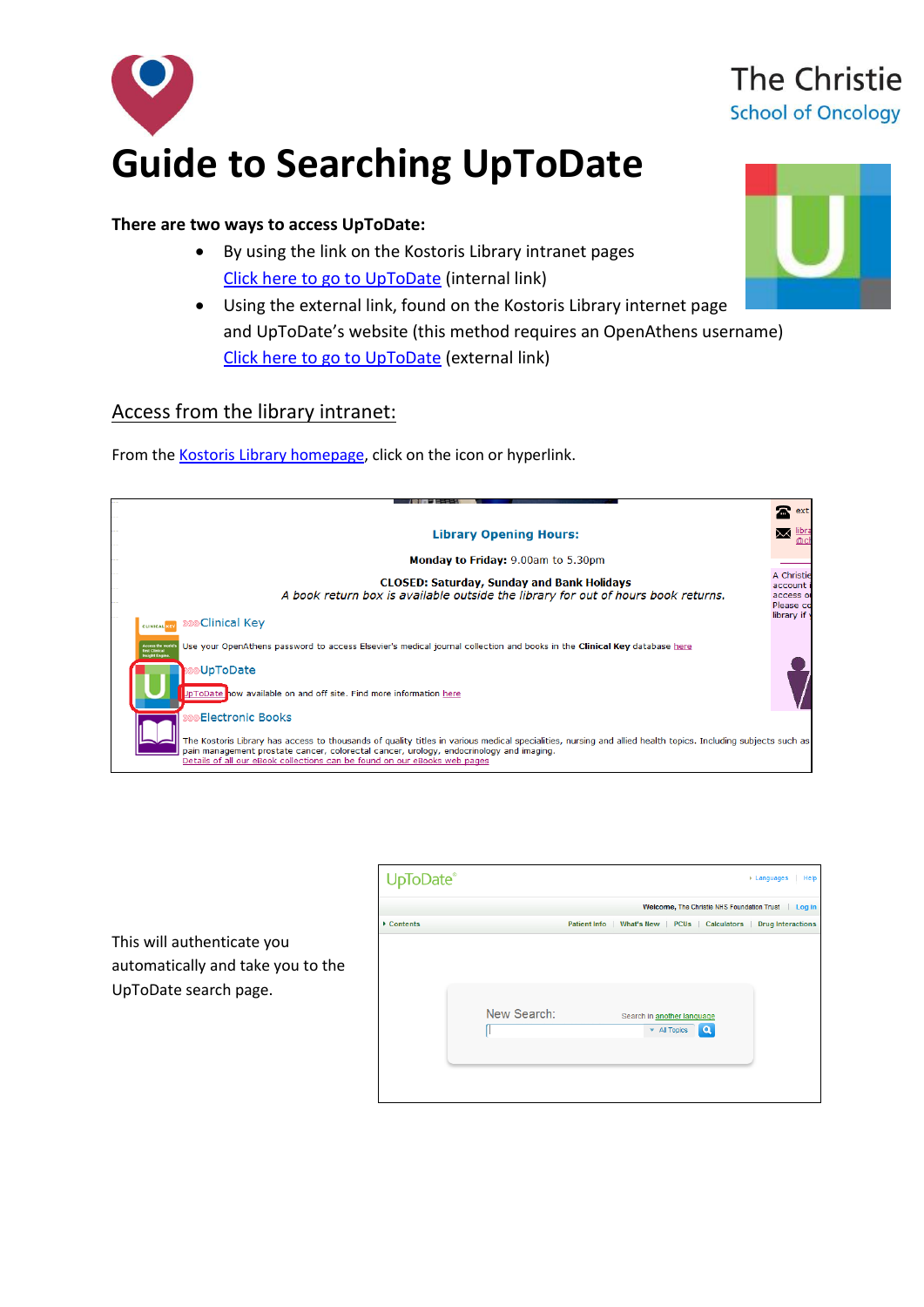## Access offsite:

Go to th[e UpToDate homepage,](http://www.uptodate.com/home) click on *Log in*, in the top-right corner and then *Log in via OpenAthens* from the menu that appears

**NB:** the username and password fields that appear are only for individual subscribers of UpToDate.



| <b>Authentication Point</b>                                    |  |  |  |  |  |  |
|----------------------------------------------------------------|--|--|--|--|--|--|
| <b>OpenAthens username:</b><br>OpenAthens password:<br>Login » |  |  |  |  |  |  |
| Forgotten password?<br>Alternative login   Login help          |  |  |  |  |  |  |

Enter your OpenAthens username and password when you get to the OpenAthens authentication point.

**NB:** If you have never logged into UpToDate this way you will be asked to register your details. However there is a *Skip this Step* option below the form if you do not want to.

You will then be taken to the UpToDate search page

| UpToDate®  |             | ▶ Languages<br>Help                                                            |
|------------|-------------|--------------------------------------------------------------------------------|
|            |             | Welcome, The Christie NHS Foundation Trust   Log in                            |
| ▶ Contents |             | What's New PCUs Calculators<br><b>Drug Interactions</b><br><b>Patient Info</b> |
|            | New Search: | Search in another language<br>Q<br>▼ All Topics                                |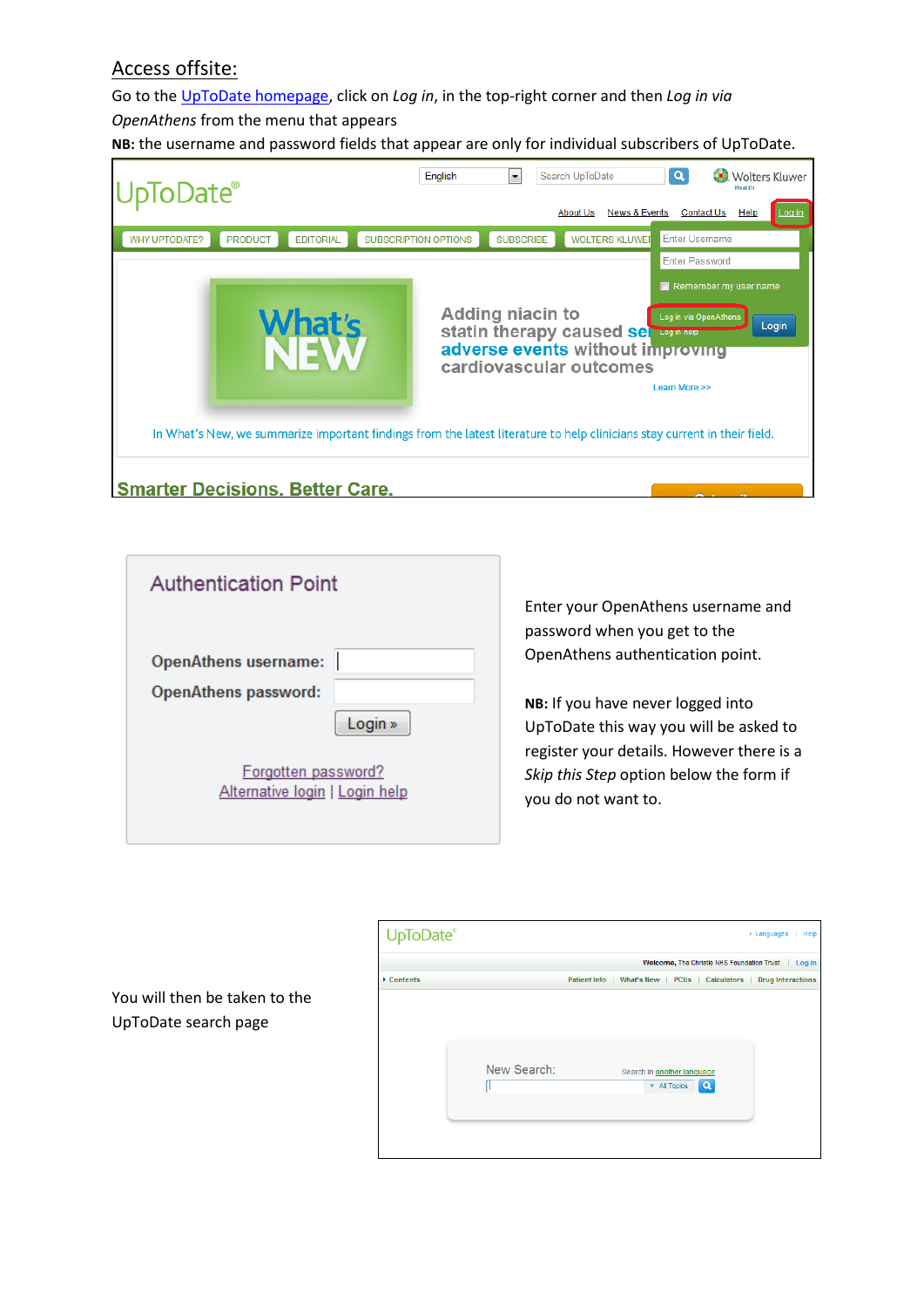## Searching UpToDate:

Searching UpToDate is very easy, simply start typing in the search box. UpToDate will suggest topics as you type:

| UpToDate®  |                |                     |  |                                  |                                            | ▶ Languages<br>Help      |
|------------|----------------|---------------------|--|----------------------------------|--------------------------------------------|--------------------------|
|            |                |                     |  |                                  | Welcome, The Christie NHS Foundation Trust | Log in                   |
| ▶ Contents |                | <b>Patient Info</b> |  |                                  | What's New   PCUs   Calculators            | <b>Drug Interactions</b> |
|            |                |                     |  |                                  |                                            |                          |
|            |                |                     |  |                                  |                                            |                          |
|            |                |                     |  |                                  |                                            |                          |
|            | New Search:    |                     |  | Search in another language       |                                            |                          |
|            | tce            |                     |  | $\blacktriangleright$ All Topics | Q                                          |                          |
|            | tcell lymphoma |                     |  |                                  |                                            |                          |
|            | tce            |                     |  |                                  |                                            |                          |
|            |                |                     |  |                                  |                                            |                          |
|            |                |                     |  |                                  |                                            |                          |
|            |                |                     |  |                                  |                                            |                          |

You will then be taken to the results page. You will see a number of article titles, with links to specific sub-sections of the article below.

The menu on the left allows you to limit by topic

| ›Date`<br>$\triangleright$ Languages<br>Help                                                                                              |                                                                                                                                                   |                                                                                                                              |                                                                                                                                                      |                                                      |  |  |
|-------------------------------------------------------------------------------------------------------------------------------------------|---------------------------------------------------------------------------------------------------------------------------------------------------|------------------------------------------------------------------------------------------------------------------------------|------------------------------------------------------------------------------------------------------------------------------------------------------|------------------------------------------------------|--|--|
|                                                                                                                                           |                                                                                                                                                   |                                                                                                                              |                                                                                                                                                      | Welcome, The Christie NHS Foundation Trust<br>Log in |  |  |
| tcell lymphoma                                                                                                                            | Q<br>▼ All Topics                                                                                                                                 | Contents                                                                                                                     | What's New<br>PCU <sub>s</sub>                                                                                                                       | Calculators<br><b>Drug Interactions</b><br>v         |  |  |
| Search Results for "tcell lymphoma"                                                                                                       |                                                                                                                                                   |                                                                                                                              | <b>Collapse Results</b>                                                                                                                              | <b>Hide Topic Outline</b>                            |  |  |
| <b>All Topics</b><br>$\circledast$<br>Adult<br>$\circ$<br>Pediatric-<br><b>Patient</b><br>Graphics <sup>[11]</sup><br><b>Topic limits</b> | otherwise specified<br><b>Clinical features</b><br>這<br><b>EXECUTE:</b> Differential diagnosis<br>$\equiv$ Summary<br><b>B</b> PTCL path (Tables) | $\equiv$ Summary and recommendations<br><sup>■</sup> Modification for subtypes<br><b>B</b> Int prognostic index NHL (Tables) | Initial treatment of peripheral T cell lymphoma<br>Clinical manifestations, pathologic features, and<br>diagnosis of peripheral T cell lymphoma, not | Article title<br>Article sub-sections                |  |  |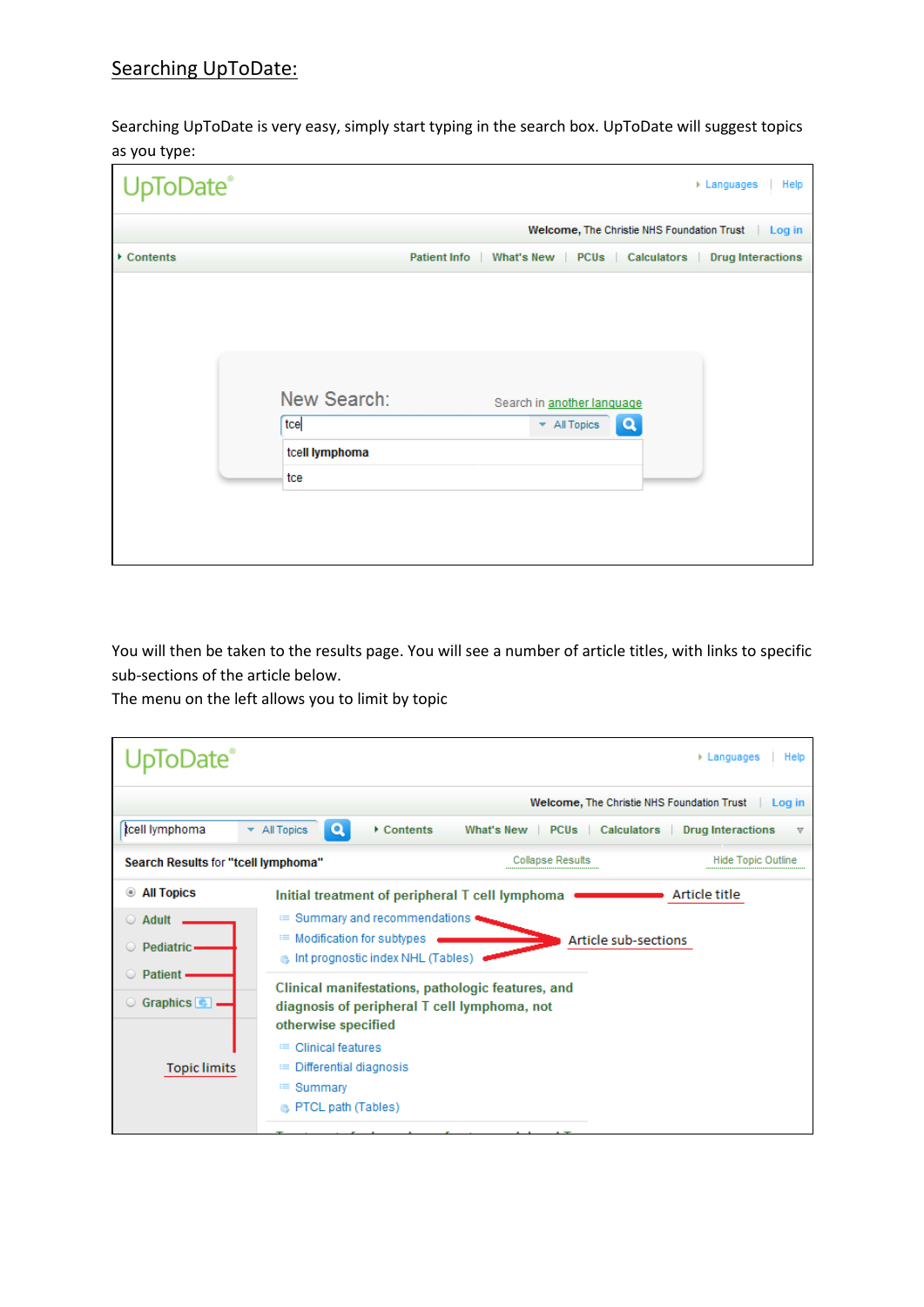### Viewing articles:

Clicking on an article title will take you to the article itself. You can jump to specific sections by using the *Topic Outline* menu on the left.

**NB:** Unfortunately there is no official way to download UpToDate articles. However, you can use the *Print* and *Email* options in the top-left corner of the article. With those you can either email the article to yourself, or use a pdf printer



All articles have full bibliographies. UpToDate integrates with our collection, so you can easily see if we have access to references that were used. To do this, click on the link in the *Reference* section.